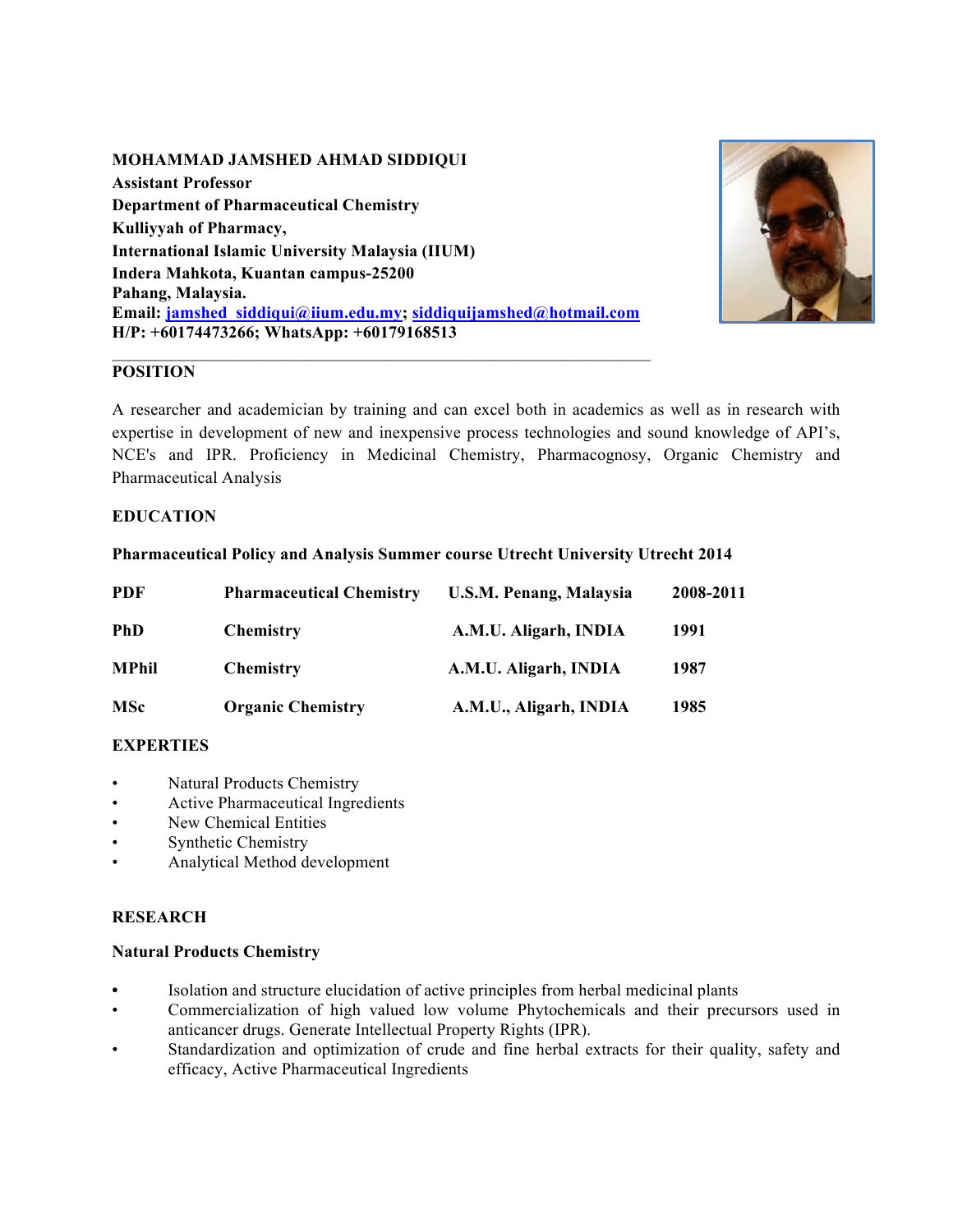• Prepare new molecules using structure activity relationship (SAR) and to check their efficacy using different anticancer cell lines. Shortlisted molecules were developed at pilot scale level and validated their processes. Active molecules were protected by IPR.

## **Synthetic Chemistry**

- Non-infringing routes has been developed for synthesis of anticancer drugs
- Lab scale to pilot-plant scale and subsequently Technology transfer to bulk drugs for anticancer generic drugs.
- Technology transfer of non-oncology generic drugs and their intermediates and NCE's.
- One pot synthesis of phenylcoumarins.
- Successful technology transfer to Bulk Drug:
- Cladribine
- Vinorelbine
- Fludarabine
- Gemcitabine

## **Analytical Method Development**

- Quantitative and qualitative determination and method validation of bioactive markers and secondary metabolites on HPLC, LC-MS and HPTLC
- Gravimetric and spectrometry determination of primary metabolites

### **TEACHING**

- Medicinal Chemistry
- Pharmaceutical Analysis
- Complimentary Medicine
- Organic Chemistry
- Pharmacognosy
- Biopharmacy
- Quality Assurance
- Health Promotion
- Natural Products
- Advanced Medicinal Chemistry
- Problem Based learning

### **RESEARCH GRANTS**

- **Principal Investigator**-GC-MS-based metabolite profiling of flesh of Salak (Salacca Zalacca) fruit and its inhibitory activity against alpha-glucosidase enzyme **RIGS15-099-0099; RM 23600.00**
- **Co Researcher-** Isolation of alpha-Glucosidase inhibitor from flesh of Salak (Salacca zalacca) fruit and its metabolic profile **FRGS16-042-0641; RM 65000.00**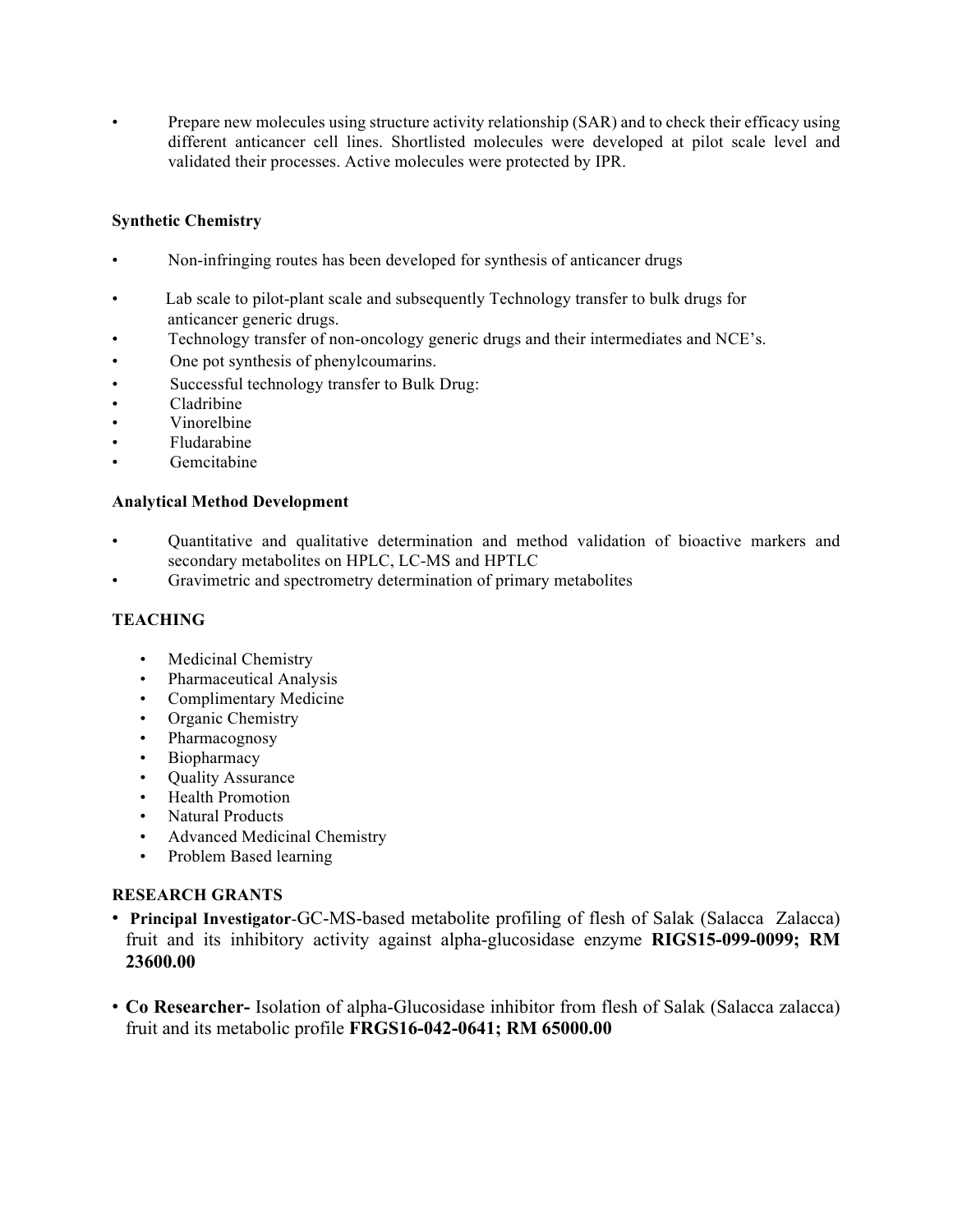- **Principal Investigator** Fingerprinting of Syzygium companulatum (kelat paya) leaf extracts utilizing gas chromatography-mass spectrometery (GC-MS) and metabolomics for their quality and efficacy profile **EDWB14-094-0979/2014; RM 20000.00**
- **Co-researcher- U**ndergraduate students research grant entitled "Chemical Profiling of Zingiber Officinale Variants to Assess Their Quality and Safety" B Pharm **B01/08-Res (19) 2011**; **RM 30000.00**
- **Co-researcher- U**ndergraduate students research grant entitled "Chemometric analysis of Labisia pumila (Kacip Fatimah) variants by Fourier Transform Infrared (FT-IR) Spectroscopy to assess their quality" B Pharm **B01/09-Res(26) 2012; RM 3000.00**
- **Co-researcher- U**ndergraduate students grant entitled "Beliefs and Attitude towards complementary and alternative medicines (CAM) use in elderly Malaysians B Pharm **B01/09- Res (35)2012; RM 3000.00**
- **Co-researcher** Undergraduate students grant entitled "Use and Perceived Benefits of Mouthwash among Malaysians" B Pharm **B01/10-Res(34)2012 RM 2200.00**

# **RESEARCH SUPERVISION**

- Main supervision of **two Masters student** at IIUM, Kuantan
	- o Ms. Nurfarahhaneem Binti Wahairi (G1535704) date of registration June 2016
	- o M. Dzail Awanis binti Mohd Bukhari (G1538876) date of registration June 2016
- Main supervision of **one PhD student** at IIUM, Kuantan
	- o Mohammed SM Saleh (G1525241) date of registration Sep 2016
- Co supervision of **one PhD student** at IIUM, Kuantan
- Co supervision of several undergraduate students at IMU, Kuala Lumpur.
- Co supervision of undergraduate students at IIUM, Kuala Lumpur

# **EXTRA ACADEMIC AFFAIRS**

- Member Indian Pharmaceutical Association
- Examiner MPharm Pharmaceutical Analysis II, Jamia Hamdard University, Delhi
- Examiner PhD thesis evaluation and conducting Viva -voci examinations on a panel of Jamia Hamdard University, Jamia Hamdard, Delhi.
- Evaluator Six Ph.D thesis of Pharmaceutical Chemistry students of Jamia Hamdard University, Hamdard Nagar, Delhi and taken their Viva voci examinations.
- Evaluator Ph.D. thesis of Pharmaceutical chemistry Karachi University, Karachi, Pakistan.

# **EDITORIAL BOARD MEMBER**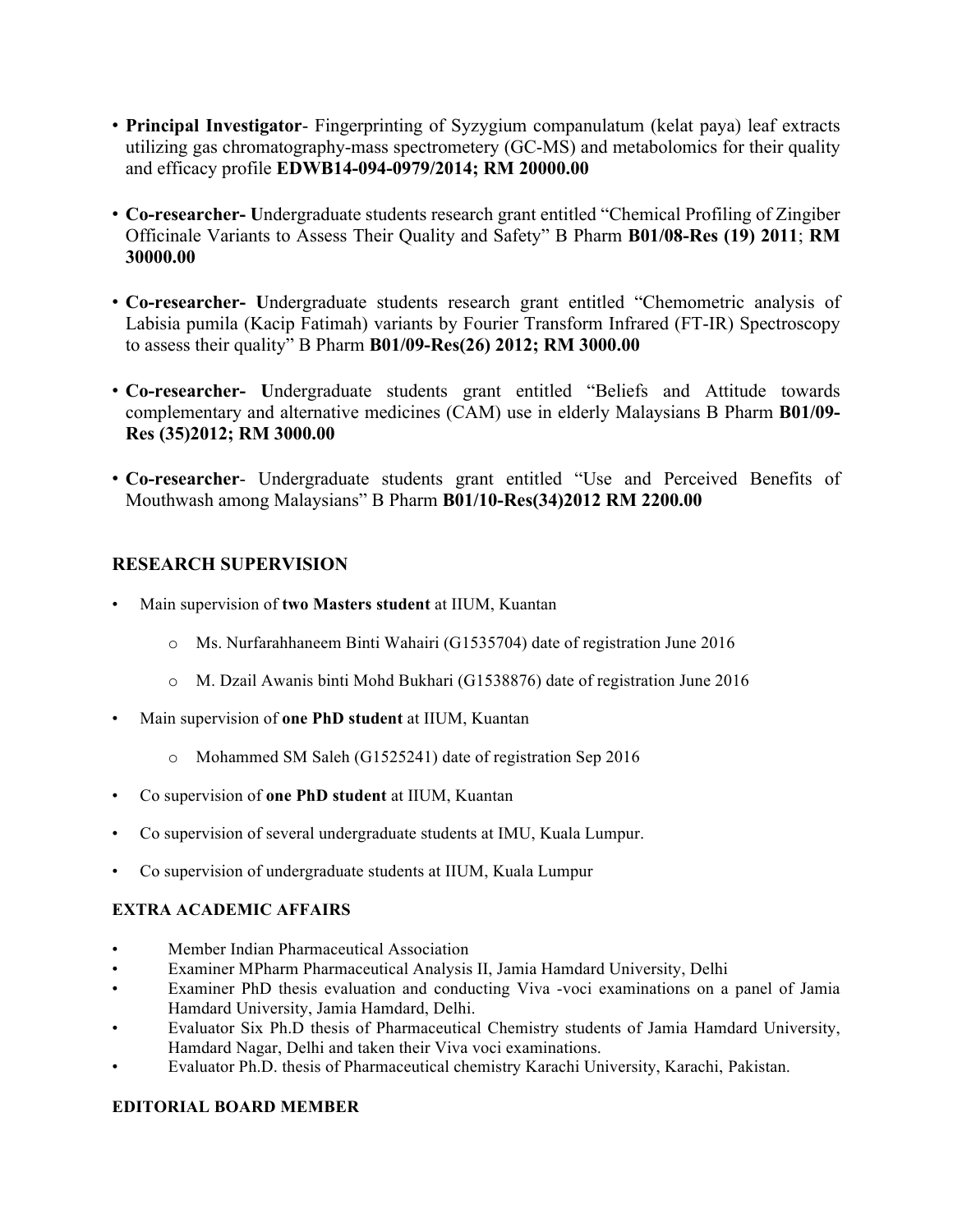- Pakistan Journal of Pharmaceutical Sciences
- Pharmacologia
- International Journal of Research in Agriculture and Food Sciences (IJSK)

### **REVIEWER- REVIEWER OF SEVERAL SCIENTIFIC RESEARCH PAPERS**

- BMC Research note
- Pakistan Journal of Pharmaceutical Sciences
- Journal of Chemical Society of Pakistan
- Pharmazei
- Acta Pharmaceutica, Crotia
- African Journal of Agricultural Research
- Journal of Ethnopharmacology
- Journal of Medicinal Plants Research
- Arabian Journal of Chemistry
- Journal of Pharmacy & Bioallied Sciences
- International Journal of Biochemistry Research & Review
- Brazilian Journal of Pharmaceutical Sciences

## **PRESENT ASSIGNMENTS**

- International Islamic University Malaysia, Kuantan Malaysia (IIUM)
- Assistant Professor, Pharmaceutical Chemistry, **June' 2012- Till date**

### **PAST EXPERIENCE**

• International Medical University, Kuala Lumpur Malaysia (IMU) Senior Lecturer, Pharmaceutical Chemistry, **March' 2011- June' 2012**

# **TEACHING PORTFOLIO**

### UNDERGRADUATE TEACHING/POST-GRADUATE TEACHING & RESEARCH

# **TEACHING EXPERIENCE AT IIUM JUNE 2012- TILL DATE**

- COURSE TITLE: PHM1113 (Islamic input in Pharmacy); SEM :1; YEAR 1 LEVEL: Undergraduate; NUMBER OF LECTURES:3; NUMBER OF STUDENTS:138.
- COURSE TITLE: PHMC 1214 (Organic Chemistry); SEM :2; YEAR 1; LEVEL: Undergraduate; NUMBER OF LECTURES:8; NUMBER OF STUDENTS:138.
- COURSE TITLE: PHMC 2162 (Pharmaceutical Analysis II); SEM :1; YEAR 2; LEVEL: Undergraduate; NUMBER OF LECTURES:12; NUMBER OF STUDENTS:100; COURSE **COORDINATOR**
- COURSE TITLE: PHMC 2122 (Fundamental of Medicinal Chemistry): SEM :1: YEAR 2: LEVEL: Undergraduate; NUMBER OF LECTURES:8; NUMBER OF STUDENTS:100.
- COURSE TITLE: PHMC 3263 (Pharmacognosy); SEM :2; YEAR 3; LEVEL: Undergraduate; NUMBER OF LECTURES:6; NUMBER OF STUDENTS:138; COURSE COORDINATOR
- COURSE TITLE: PHM 3012 (Research Project-LS)); SEM :1; YEAR 3; LEVEL: Undergraduate; NUMBER OF LECTURES: Guidance; NUMBER OF STUDENTS: 98.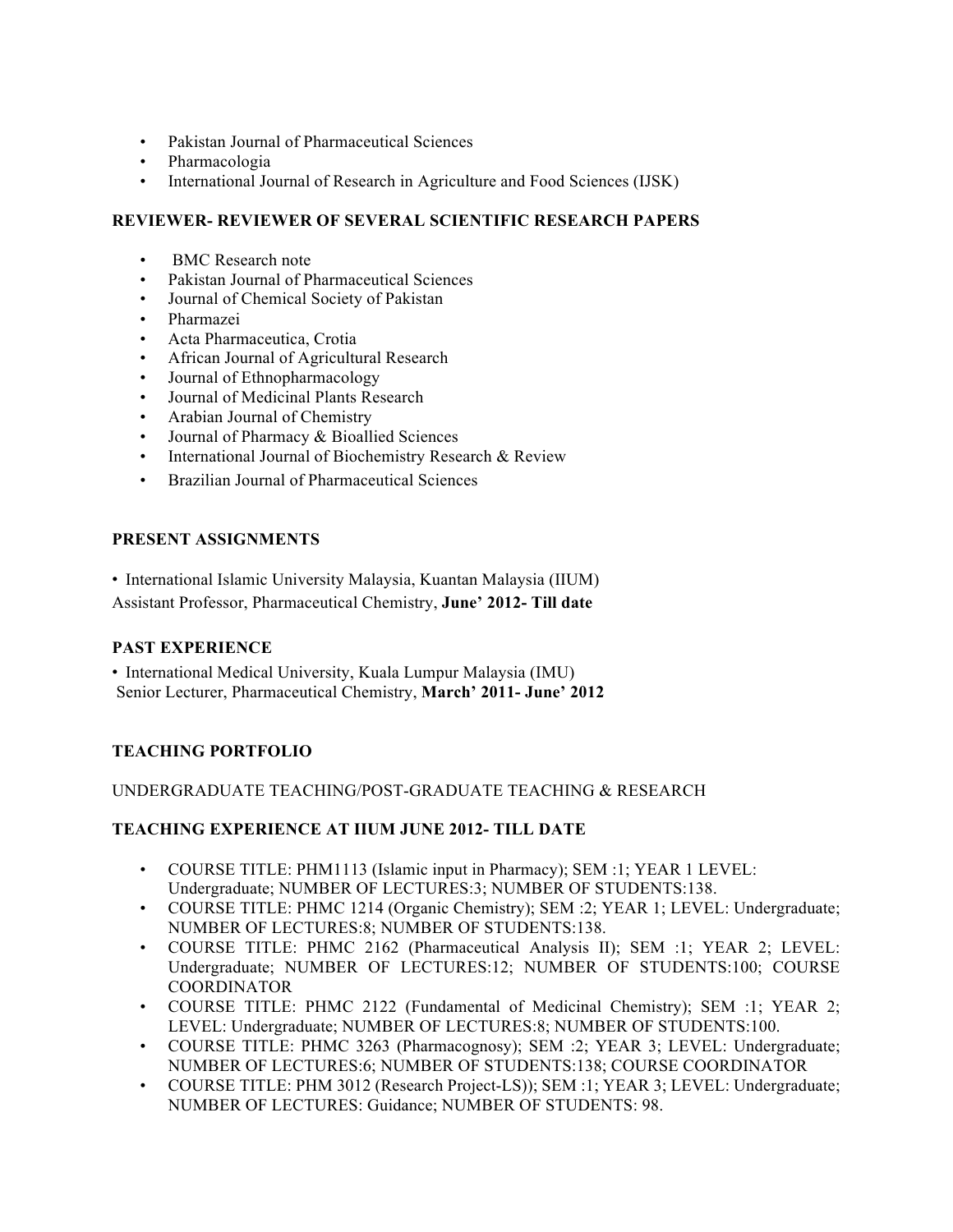- COURSE TITLE: PHM 4112 (Quality Assurance); SEM :1; YEAR 4; LEVEL: Undergraduate; NUMBER OF LECTURES:8; NUMBER OF STUDENTS:100;
- COURSE TITLE: PHM4171 [Problem based learning II (PBL)]; SEM :1; YEAR 4; LEVEL: Undergraduate; NUMBER OF LECTURES: Counseling; NUMBER OF STUDENTS:100.
- COURSE TITLE: PHMC (Experimental methodology); SEM :1; YEAR 1; LEVEL: Post Graduate; NUMBER OF LECTURES:2; NUMBER OF STUDENTS:30
- COURSE TITLE: AHB1312 (Basic Chemistry), SEM 1, Year 1; Level: Undergraduate; Number of Lectures 28: Number of students: 66

# **TEACHING EXPERIENCE AT IMU MARCH 2011-JUNE 2012**

- COURSE TITLE: MP301(Bio-pharmacy); SEM :3; YEAR 2; LEVEL: Undergraduate; NUMBER OF LECTURES:12, Workshop 6hrs; NUMBER OF STUDENTS:112; shared Program with University of Strathclyde
- COURSE TITLE: MP201(Health Promotion); SEM :3; YEAR 2; LEVEL: Undergraduate; NUMBER OF LECTURES:12; Workshop 3hrs; NUMBER OF STUDENTS:112; shared Program with University of Strathclyde
- COURSE TITLE: BPH2012(Natural Products in Medicine); SEM :3; YEAR 2; LEVEL: Undergraduate; NUMBER OF LECTURES:8, Practical 12 hrs, CAL based Project 3hrs;NUMBER OF STUDENTS:140.
- COURSE TITLE: BPH 2012(Complementary Medicine); SEM :5; YEAR 3; LEVEL: Undergraduate; NUMBER OF LECTURES:6, CAL 3hrs, Practicals 12 hrs; NUMBER OF STUDENTS:112.
- COURSE TITLE: BPH 2014 (Pharm Analysis I): SEM :3: YEAR 2; LEVEL: Undergraduate; NUMBER OF PRACTICALS:12 hrs, Workshop HPLC 3hrs:NUMBER OF STUDENTS:140.
- COURSE TITLE: BPH 2025 (Medicinal Chemistry); SEM :4; YEAR 2; LEVEL: Undergraduate; NUMBER OF LECTURES:8; NUMBER OF STUDENTS:140; COURSE COORDINATOR.
- COURSE TITLE: BBS 2231 (Bioanalysis); SEM :3; YEAR 2; LEVEL: Undergraduate; NUMBER OF LECTURES:3, PRACTICALS: 6hrs, WORKSHOP: 3hrs, CAL TEST: 2hrs; NUMBER OF STUDENTS:45 COURSE COORDINATOR.
- COURSE TITLE: BCH 2359 (Synthetic Organic Chemistry); SEM :5; YEAR 3; LEVEL: Undergraduate; NUMBER OF LECTURES:3; PRACTICALS: 15hrs; NUMBER OF STUDENTS:30; COURSE COORDINATOR.
- COURSE TITLE: BCH 2351 (Advanced Medicinal Chemistry); SEM :5; YEAR3; LEVEL: Undergraduate; NUMBER OF LECTURES:12; NUMBER OF STUDENTS:30.
- COURSE TITLE: BCH 2247(Physical Chemistry); SEM :2; YEAR 1; LEVEL: Undergraduate; NUMBER OF LECTURES:8; NUMBER OF STUDENTS: 30; COURSE COORDINATOR.
- COURSE TITLE: BCH (Medicinal Chemistry); SEM :1; YEAR 2; LEVEL: Undergraduate; NUMBER OF LECTURES:8; NUMBER OF STUDENTS:100.
- COURSE TITLE: BCH 2124(Pharamceutical Organic Chemistry II); SEM :2; YEAR 1; LEVEL: Undergraduate; NUMBER OF LECTURES:6; NUMBER OF STUDENTS:30.

# **RESEARCH EXPERIENCE AT USM FEB 2008-FEB 2011**

- Development and Production on Anti-Cancer Herbal Products: from Vinca rosea (kemuning cina) and Orthosiphon stamineus (misai kucing): from sourcing to pilot scale production.
- Standardization of Herbal drug using different class of markers and their determination quantitatively and qualitatively using HPLC, HPTLC & LC-MS,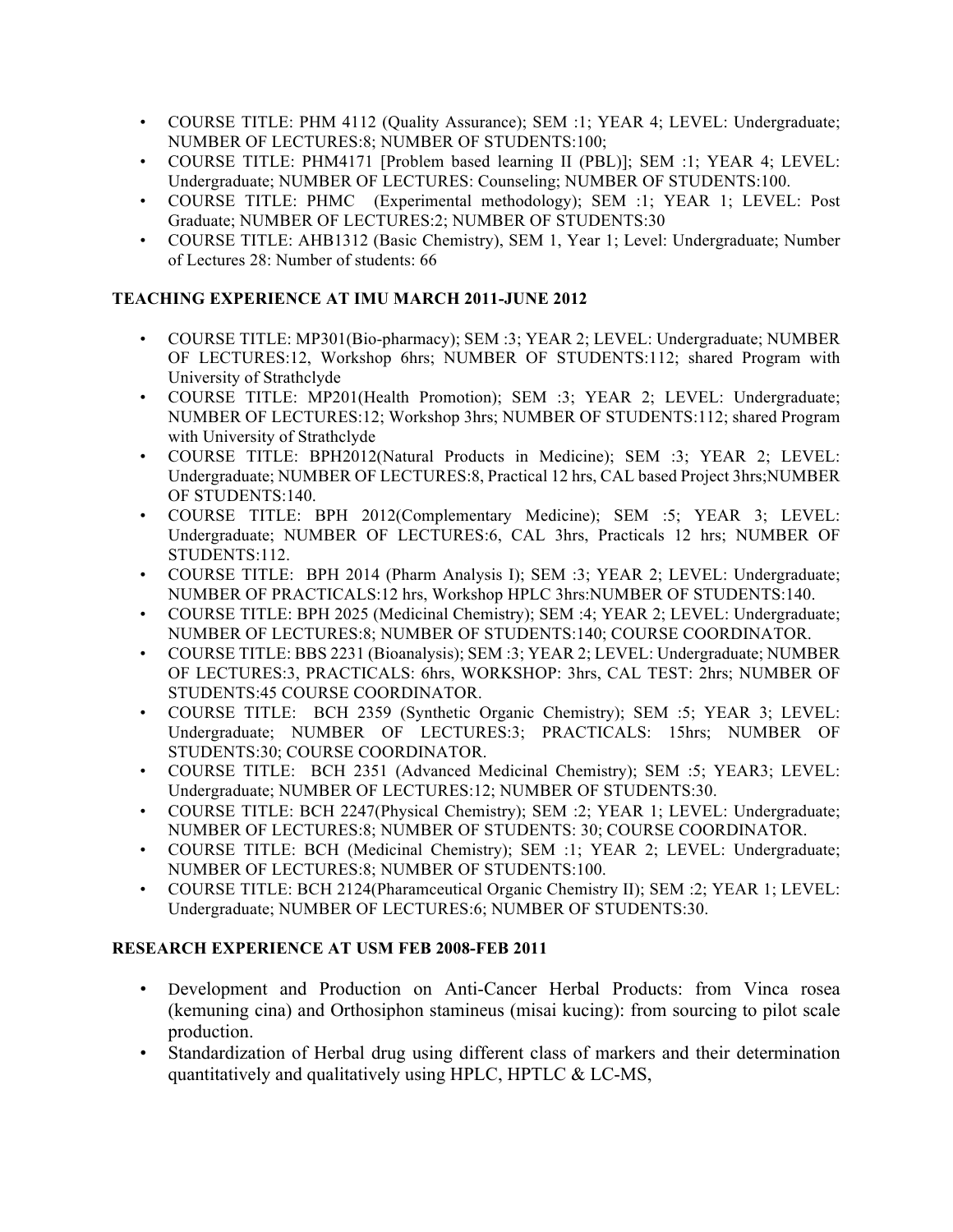- To perform metabolomics profiling by FT-IR using chemometrics analysis by Principle component analysis.
- To determine the Antioxidant potential of standardized crude extracts.
- To evaluate the safety and efficacy of standardized crude extracts
- To established a laboratory "Centre for Herbal & Standardization (CHEST)" for USM with the financial collaborators Biotropics BHD, Malaysia.
- To assess staff for the preparation of Malaysian Herbal Monograph and standardized crude extracts to be used in preclinical studies.
- To assess and help postgraduate students in day-to-day problems related to research or experiment execution.
- To demonstrate and deliver lectures on research methodology.
- To collect the experimental data from PG's and make them viable for presentation and to publish the data in ISI or refreed journals.
- To prepare the proposals for research grants. Procurement of Chemicals and proper maintenance of Instruments like HPLC etc.
- Calibration of instruments with proper SOP's.
- To make power point presentations and posters for conferences and symposiums.
- Arranging meetings and materials for daily progress of PG students.

## **RESEARCH AND RESPONSIBILITIES AT DABUR RESEARCH FOUNDATION (DRF), INDIA**

### **APRIL 1994-FEB 2008**

- Process development of API's at lab scale and validation of process at lab scale and then at pilot plant subsequently transfer the technology to bulk drugs.
- To help RA in making TTD with the help of AD and QA personnel.
- Procurement and indentation of raw materials, and to check with the client for cost effectiveness.
- Selection of commercially viable route for the APIs based on cost effectiveness,
- Safety and adoptability.
- To set specifications for the raw materials, intermediates and finish products (non official) by collaboration with the analytical department.
- Thorough search of patents relating to the APIs, development of non-infringing process patents development of intellectual property.
- Supervision of Scientists and Chemist.

# **EMPLOYMENT HISTORY**

### **International Medical University (IMU), Kuala Lumpuer, Malaysia**

• March' 2011- June' 2012: Senior Lecturer, Pharmaceutical Chemistry,

### **Universiti Sains Malaysia (USM), Penang Malaysia**

• Feb'2008 – Feb'2011: Post-doctoral Fellow, Pharmaceutical Chemistry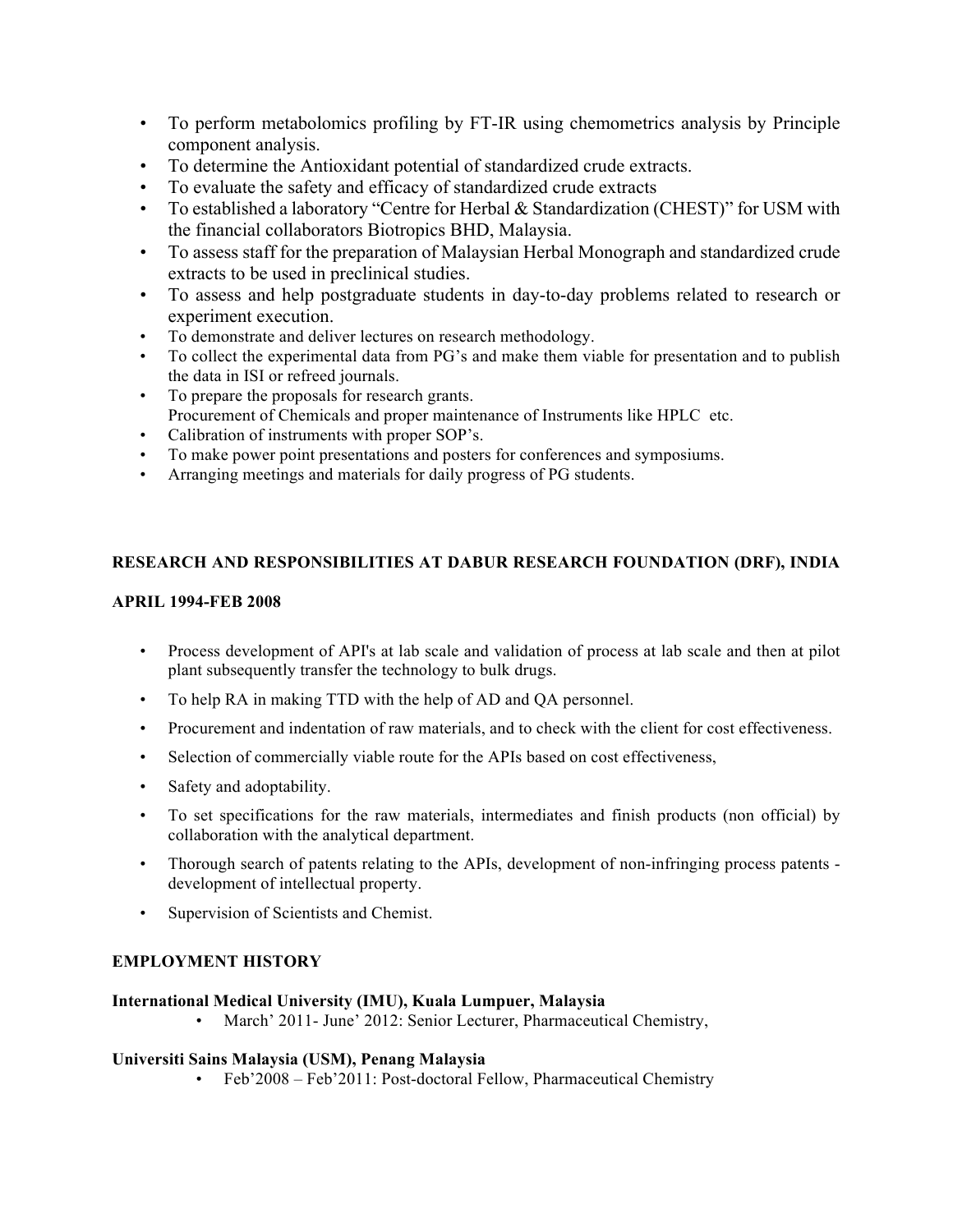#### **Dabur Research Foundation (DRF), Ghaziabad India**

• 1994–2008: Research Associate-Manager (Principal Research Scientist ) , Chemical Research Lab of Dabur Research Foundation, Sahibabad, Ghaziabad, Uttar Pradesh-201010, India

#### **Atul Products Ltd, Valsad, India**

• 1992-1993: Scientist, Atul Products Ltd. Valsad, Gujarat.

#### **Southern Herbal Ltd, Bangalore, India**

• 1993-1994: Scientist and lab in charge, Southern Herbals Ltd, Bangalore , India

### **PROFESSIONAL FELLOWSHIPS**

- As a senior research fellow (Department of Science and Technology) under Dr. D.K. Kulshreshtha, Medicinal Chemistry Division, CDRI, Lucknow (U.P.).
- As a junior research fellow and senior research fellow (Central Council for Research in Unani Medicine), Department of Chemistry, A.M.U. Aligarh, India.

#### **PERSONA**L

- Date of Birth: 09-07-1962
- Marital Status: Married
- Nationality: Indian
- Passport No: K9690243 Expiry: 27-06-2023

#### **COMPUTER SKILLS**

MS word, Excel, PowerPoint, Chem draw, Sci Finder

### **REFERENCES**

- 1. Dr. Tahir Mehmood Khan Senior Lecturer School of Pharmacy Monash University Malaysia Tahir.mehmoo@monash.edu Tel: +603 5514 4418
- 2. Assoc. Prof. Qamaruddin Ahmed Kulliyyah of Pharmacy International Islamic University Malaysia Kuantan 25200 quahmed@iium.edu.my H/P: +60179606973
- 3. Prof Zhari Ismail School of Pharmaceutical Sciences University Science Malaysia Penang 11800 Malaysia Email: zhari@usm.edu.my  $H/P: +60194564775$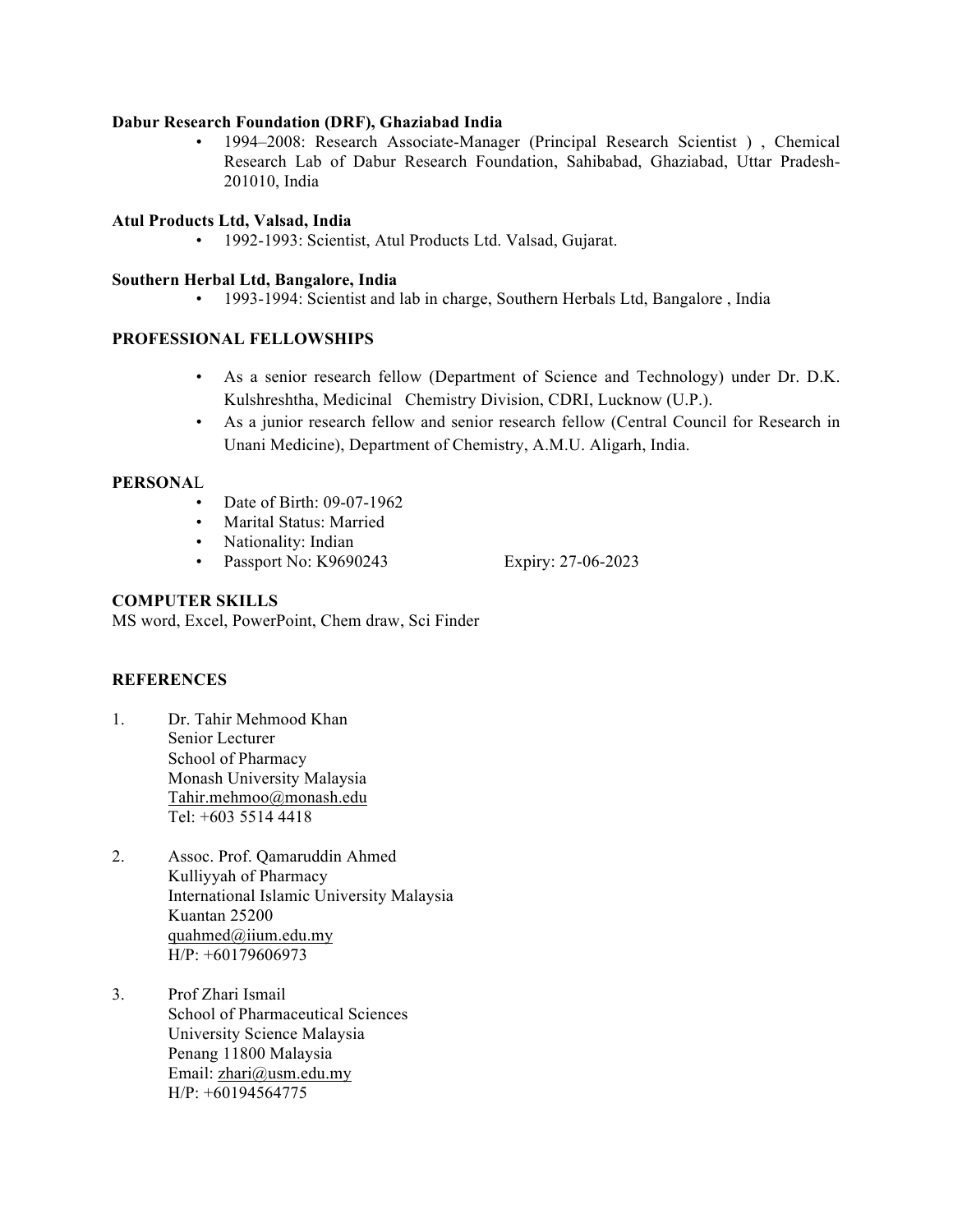# **List of Publications**

1. Muhammad Umair Khan, Shazia Jamshed, Ahmad, Akram, Ahmad Bidin Mohd Ashraf, Siddiqui, Mohammad Jamshed Ahmad, Abdul Kareem Al-Shami (2016). Use of complementary and alternative medicine among osteoarthritic patients: a review. Journal of Clinical and Diagnostic Research, 10 (2), 1-6. ISSN 0973-709X

2. Shahid Mitha, Mohamed Hassan Elnaem, Michelle Koh, En Ching, Muneer Gohar Babar, Jamshed Siddiqui, Shazia Qasim Jamshed (2016). Use and perceived benefits of mouthwash among Malaysian adults: An exploratory insight. Journal of Advanced Oral Research, 7 (3 (September-December), 7-14. ISSN 2320- 2068

3. Nadeem Siddiqui, Md Shamsher Alam, Meeta Sahu, M. Shahar Yar, Ozair Alam, Mohammad Jamshed Siddiqui (2016). Antidepressant, analgesic activity and SAR studies of substituted benzimidazoles. Asian Journal of Pharmaceutical Research, 6 (3), 170-174. ISSN 2231–5683

4. Shafaei A, Aisha AF, Siddiqui MJ, Ismail Z. Analysis of L-citrulline and L-arginine in Ficus deltoidea leaf extracts by reverse phase high performance liquid chromatography. Pharmacognosy Res. 2015;7(1):32-7.

5. Mamat CF, Jamshed SQ, El Syed T, Khan TM, Othman N, Al-Shami AK, et al. The use of psychotropic substances among students: The prevalence, factor association, and abuse. J Pharm Bioallied Sci. 2015;7(3):181-7.

6. Siddiqui MJA, Yan YY, Verma R, Jamshed SQ. Role of Complementary and Alternative Medicine (CAM) in Geriatric Care: A Mini Review. Pharmacognosy Reviews. 2014;8(16).

7. Siddiqui MJ, Mitha S, Tan CE, Koh M, Babar MG, Rajiah K, et al. Use and perceived benefits of mouthwash among Malaysian adults: An exploratory insight. Research in Social and Administrative Pharmacy. 2014;10(5):e59.

8. Jamshed SQ, Elkalmi R, Rajiah K, Al-Shami AK, Shamsudin SH, et al. Understanding of antibiotic use and resistance among final-year pharmacy and medical students: a pilot study. J Infect Dev Ctries. 2014;8(6):780-5.

9. Mitha S, Nagarajan V, Babar MG, Siddiqui MJA, Jamshed SQ. Reasons of using complementary and alternative medicines (CAM) among elderly Malaysians of Kuala Lumpur and Selangor states: An exploratory study. Journal of Young Pharmacists. 2013;5(2):50-3.

10. Jamshed SQ, Elkalmi R, Al-Shami AK, Shamsudin SH, Siddiqui MJA, Aziz MAbA, et al. Understanding of antibiotic use and resistance among final year pharmacy and medical students: A pilot study. Journal of infection in Developing countries (accepted). Journal of infection in Developing countries 2013.

11. Izzati N, Al-Alela O, Elkalmi RM-, Siddiqui MJ, Mat-so-ad SZB, Ahmed Qu, et al. Breast Self-Examination (BSE) and Attitude towards Breast Self-Examination (BSE) among Women: A Narrative Review. Journal of Pharmaceutical BioSciences. 2013;2:64-75.

12. Aisha A, Ismail Z, Abu-Salah K, Siddiqui MJ, Ghafar G, Abdul Majid AM. Syzygium campanulatum korth methanolic extract inhibits angiogenesis and tumor growth in nude mice. BMC Complementary and Alternative Medicine. 2013;13(1):168.

13. Mohamed B. Khadeer Ahamed, Abdalrahim F. A. Aisha, Zeyad D. Nassar, M. Jamshed Siddiqui, Z. Ismail, S.M.S. Omari, et al. Cat's Whiskers Tea (Orthosiphon Stamineus) Extract Inhibits Growth of Colon Tumor in Nude Mice and Angiogenesis in Endothelial Cells via Suppressing VEGFR Phosphorylation. Nutrition and Cancer 2012 64(1):89-99.

14. Siddiqui MJ, Jamshed SQ, Ibrahim MIM, Hassali MA, Babar ZUD, Alkalami R. Do Consumers in Pakistan Understand the Concept of Generic Medicines? A Quantitative Insight. Research in Social and Administrative Pharmacy. 2012;8(6):e16.

15. Siddiqui MJ, Ismail Z, Khari NS, Mohamad NN, Jamshed SQ. Heavy Metal Contents in Registered Dietary Supplements in Malaysia: A Pilot Study from the Drug Safety Perspective. Research in Social and Administrative Pharmacy. 2012;8(6):e57-e8.

16. Mohamed EA, Siddiqui MJ, Ang L, Sadikun A, Chan S, Tan S, et al. Potent alpha-glucosidase and alphaamylase inhibitory activities of standardized 50% ethanolic extracts and sinensetin from Orthosiphon stamineus Benth as anti-diabetic mechanism. BMC Complementary and Alternative Medicine. 2012;12(1):176.

17. Jamshed SQ, Siddiqui MJ, Rajiah K, Azhar I. Counseling of Patients by Pharmacy Attendants in Karachi, Pakistan: A Pilot Study. Research in Social and Administrative Pharmacy. 2012;8(6):e57.

18. Jamshed SQ, Ibrahim MIM, Hassali MA, Babar ZUD, Alkalami R, Siddiqui MJ. Do Hospital Pharmacists in Pakistan Understand the Concept of Generic Medicines? A Mixed-Method Approach. Research in Social and Administrative Pharmacy. 2012;8(6):e17.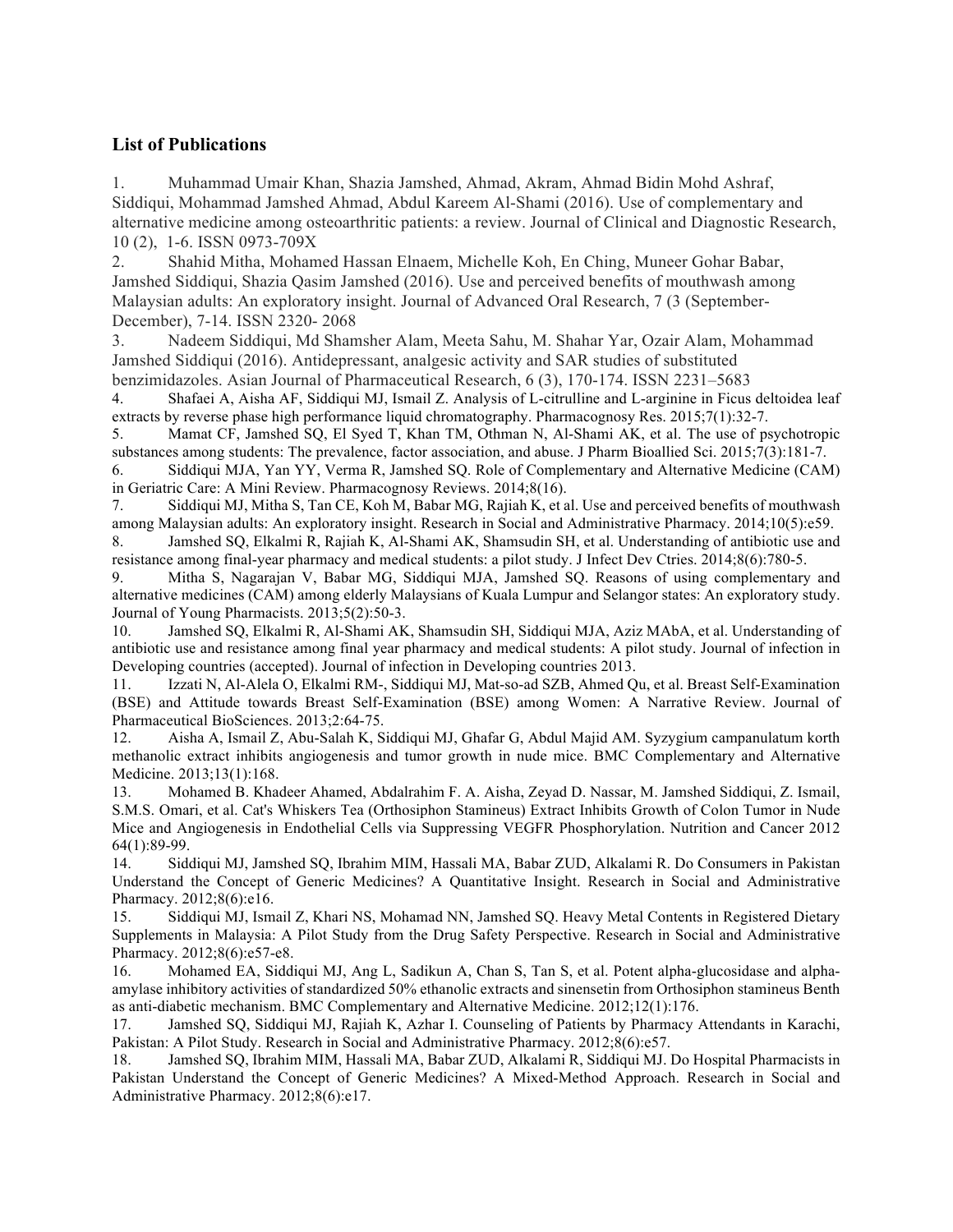19. Jamshed SQ, Ibrahim MIM, Hassali MA, Babar ZUD, Alkalami R, Siddiqui MJ. Do Community Pharmacists Understand the Concept of Generic Medicines? A Quantitative Insight from Karachi, Pakistan. Research in Social and Administrative Pharmacy. 2012;8(6):e16-e7.

20. Siddiqui MJA, Ismail Z. Simultaneous Analysis of Bioactive Markers from Orthosiphon Stamineus Benth Leaves Extracts by Reverse Phase High Performance Liquid Chromatography Tropical Journal of Pharmaceutical Research. 2011 February 2011;10(1):97-103.

21. Siddiqui MJ, Saidan N, Ismail Z. Simultaneous determination of secondary metabolites from Vinca rosea plant extractives by reverse phase high performance liquid chromatography. Pharmacognosy Magazine. 2011 April 1, 2011;7(26):92-6.

22. Shazia Qasim Jamshed, Muhammad Obaid-ur-Rehman, Mohamed Azmi Hassali, Mohammad Jamshed Ahmad Siddiqui, Iqbal Azhar, Saleem F. Do pharmacy students in Pakistan understand the concept of cancer?(abstract). International Journal of Clinical Pharmacy. 2011;33(4):711.

23. Shahfai A, Farsi E, Ahmad BMK, Siddiqui MJ, Attitalla IH, Ismail Z, et al. Evaluation of Toxicological and Standardization Parameters and Phytochemical Investigations of Ficus deltoidea Leaves. American Journal of Biochemistry and Molecular Biology 2011;1(3):237-43.

24. S. Jamshed, L.B. Yean, M.J.A. Siddiqui, Babar Z. The pharmacist as a member of healthcare team in Karachi, Pakistan: perception of patients (abstract). International Journal of Pharmacy Practice. 2011;19(Supplement s2).

25. Beng GT, Mohamad Razak Hamdan, Mohammad Jamshed Siddiqui, Mohd Nizam Mordi, Sharif Mahsufi Mansor. A simple and cost effective isolation and purification protocol of mitragynine from Mitragyna speciosa Korth (Ketum) leaves. The Malaysian Journal of Analytical Sciences, Vol 15 No 1 (2011): 54 - 60. 2011;15(1):54-60.

26. AishaI AFA, Abu-SalahII KM, NassarI ZD, Mohammad J. SiddiquiI, IsmailII Z, Majid AMSA. Antitumorigenicity of xanthones-rich extract from Garcinia mangostana fruit rinds on HCT 116 human colorectal carcinoma cells. Brazilian Journal of Pharmacognosy 2011;21(6):1025-34.

27. Abdulrahim F.A. Aisha, Zeyad D. Nassar, Mohammad J. Siddiqui, Khalid M. Abu-Salah, Salman A. Alrokayan, Zhari Ismail, et al. Evaluation of Antiangiogenic, Cytotoxic and Antioxidant Effects of Syzgium aromaticum L. Extracts. Asian Journal of Biological Sciences. 2011;4(3):282-90.

28. Siddiqui MJ, Z. Ismail, Aisha AFA, Majid AMSA. Cytotoxic activity of Catharanthus roseus (Apocynaceae) crude extracts and pure compounds against Human Colorectal Carcinoma Cell Line. International Journal of Pharmacology. 2010;6(1):43-7.

29. Siddiqui MJ, Saidan NH, Ismail Z, M. Nor Jaafar. Monitoring anticancer compounds of Orthosiphon stamineus leaves from perlis herbal farm. Malaysian Journal of Pharmaceutical Sciences. 2010(Supplement No. 1 ).

30. Siddiqui MJ, Saidan NH, Ismail Z, M. Nor Jaafar. Comparative study of standardised extracts of vinca rosea leaves from perlis herbal farm and wildly collected extracts from balik pulau using anticancer markers on HPLC (Abstract). Malaysian Journal of Pharmaceutical Sciences,. 2010(Supplement No. 1).

31. Siddiqui MJ, Saidan NH, Ismail Z. Simultaneous determination of secondary metabolites from C. roseus plant extracts by reverse phase high performance liquid chromatography (HPLC). Malaysian Journal of Pharmaceutical Sciences,. 2010(Supplement No. 1 ).

32. Nursyazura Binti Khari, Nurul Najwa Mohamad, Siddiqui MJA, Ismail Z. Bioactive content analysis of Eurycoma longifolia (Tongkat ali) products and their comparison with unformulated standardised freeze dried extracts (Abstract). Malaysian Journal of Pharmaceutical Sciences. 2010(Supplement No. 1 ).

33. Noor Hafizoh Saidan, Siddiqui MJ, Ismail Z. Optimisation of accelerated solvent extraction (ASE) for the Orthosiphon stamineus leaves (Abstract). Malaysian Journal of Pharmaceutical Sciences,. 2010(Supplement No. 1 ).

34. Noor Hafizoh Saidan, Siddiqui MJ, ismail Z. Accelerated solvent extraction (ase) of Orthosiphon stamineus leaves and HPLC analysis of methanol Extracts using rapid separation liquidChromatography (RSLC) (Abstract). Malaysian Journal of Pharmaceutical Sciences. 2010(Supplement No.1 ).

35. N. Hafizoh Saidan, M. Jamshed Siddiqui, Z. Ismail, A. F. A. Aisha, A. M. S Abdul Majid. Cytotoxic activity of Vinca rosea (apocynaceae) standardised crude extracts and selected isolated compounds against human colon carcinoma cell line (Abstract). Malaysian Journal of Pharmaceutical Sciences,. 2010(Supplement No. 1 ).

36. Mukherjee Rama, Srivastava Sanjay K., Siddiqui Mohammad J.A., Jaggi Manu, Singh Anu T., inventors; Dabur Research Foundation, Ghaziabad, India, assignee. NOVEL BETULINIC ACID DERIVATIVES A-RING-CONDENSED TO A HETEROCYCLIC GROUP. Europe patent EP 1 858 910 B1. 2010.

37. Ameer OZ, Salman IM, Siddiqui MJ, Yam MF, Sriramaneni RN, Sadikun A, et al. Cardiovascular activity of the n-butanol fraction of the methanol extract of Loranthus ferrugineus Roxb. Braz J Med Biol Res. 2010 Feb;43(2):186-94.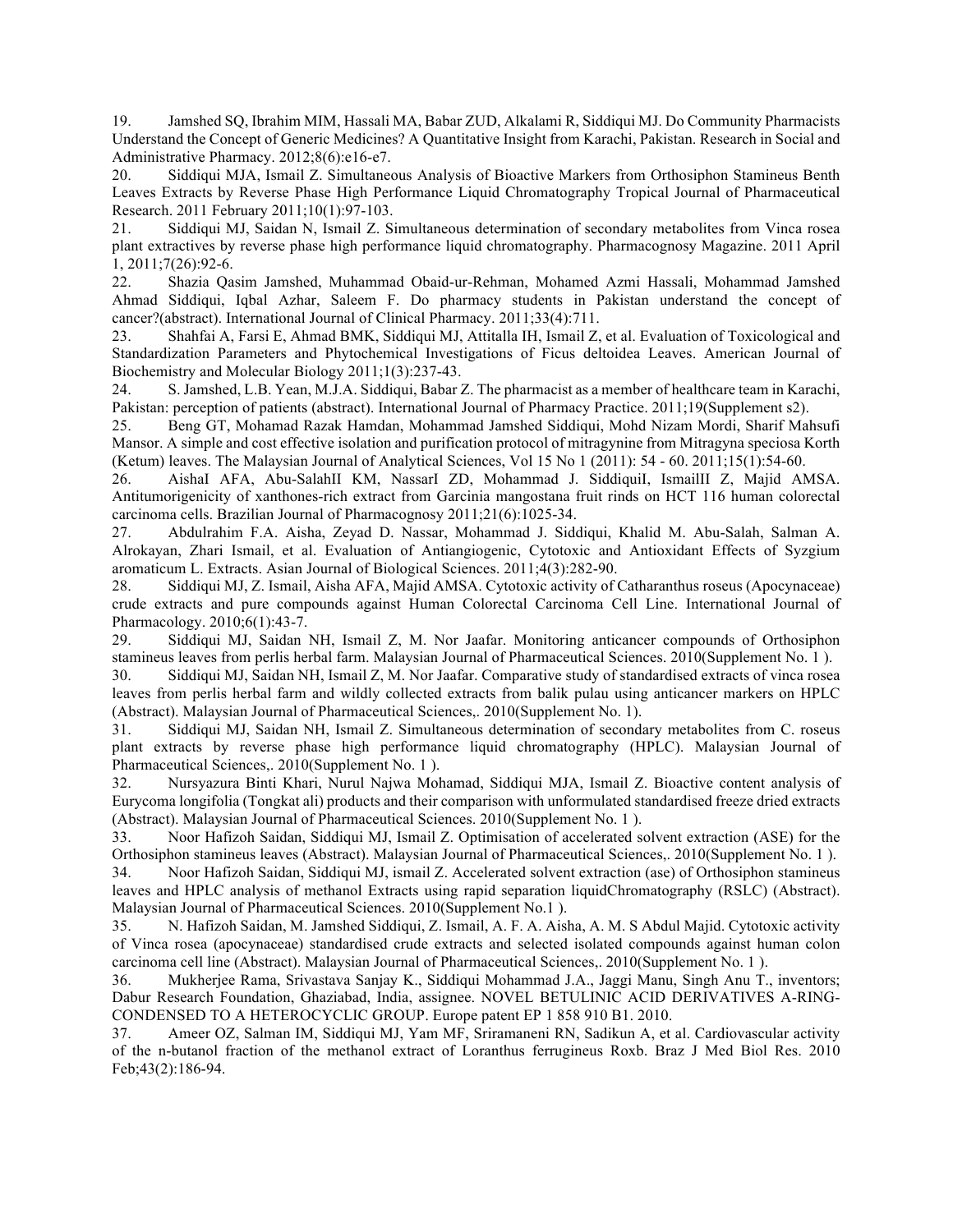38. Ameer OZ, Salman IM, Siddiqui MJ, Yam MF, Sriramaneni RN, Mohamed AJ, et al. Pharmacological mechanisms underlying the vascular activities of Loranthus ferrugineus Roxb. in rat thoracic aorta. J Ethnopharmacol. 2010 Jan 8;127(1):19-25.

36. Sunder Ramadoss, Manu Jaggi, Siddiqui MJA, Khanna AB, inventors; Dabur research Foundation, Ghaziabad, India, assignee. NOVEL BETULINIC ACID DERIVATIVES, PROCESSES FOR PREPARING SUCH DERIVATIVES AND ITS USE AS CANCER GROWTH INHIBITORS Europe patent EP1131337 B1. 2009.

39. Siddiqui MJ, Hafizoh S, Ismail Z, Muath H S H, Abdul Majid A M S. Analysis of Total Proteins, Polysaccharides and Glycosaponins contents of Orthosiphon staminues (BENTH.) in spray and freeze methanol: water extract (1:1) extracts and its contribution to cytotoxic and angiogenic activities. Pharmcognosy Research. 2009;1(5):320-6.

40. Omar Z. Ameer, Ibrahim M. Salman, Mohammad Jamshed A Siddiqui, Mun Fei Yam, Raghava Naidu Sriramaneni, Amirin Sadikun, et al. Vascular responsiveness to different extracts of macrosolen cochinchinensis in isolated rat aortic rings preparations. International Journal of Pharmacology. 2009;5(3):191-9.

41. Ameer OZ, Salman IM, Siddiqui MJA, Yam MF, Sriramaneni RN, Sadikun A, et al. In Vitro Cholinomimetic Effect of Loranthus Ferrugineus in Isolated Guinea Pig Ileum. Journal of Acupuncture and Meridian Studies. 2009;2(4):288-93.

42. Ameer OZ, Salman IM, Siddiqui MJ, Yam MF, Sriramaneni RN, Sadikun A, et al. Characterization of the possible mechanisms underlying the hypotensive and spasmogenic effects of Loranthus ferrugineus methanolic extract. Am J Chin Med. 2009;37(5):991-1008.

43. Ameer OZ, Salman IM, Siddiqui MJ, Yam MF, Sriramaneni RN, Sadikun A, et al. In vitro cholinomimetic effect of Loranthus ferrugineus in isolated guinea pig ileum. J Acupunct Meridian Stud. 2009 Dec;2(4):288-93.

44. Mukherjee Rama, Srivastava Kumar, Siddioui MJA, Jaggi Manu, Singh Anu T, Vardhan Anand, et al., inventors; Dabur Research Foundation, Ghaziabad, India, assignee. Novel Betulinic Acid Derivatives Unites States patent US 2008/ 0293682 A1. 2008.

45. Sunder Ramadoss, Manu Jaggi, Siddiqui MJA, inventors; Dabur Research Foundation, India, assignee. Use of Betulinic acid and its derviatives for inhibiting cancer growth and a method of monitoring this. India, patent 2801/DEL/1997 A 2007.

46. Shiv Kumar Agarwal, Snjay K. Srivastava, A. Vardhan, Mohammad Jamshed Siddiqui, Nidhi Rani, Vivek Kumar, et al. Betulinic acid derivatives: Synthesis and their Cytotoxicity. European Journal of cancer supplements. 2006;4(12):517.

47. Jaggi M, Praveen R, Singh AT, Srivastava S, Siddiqui MJ, Singh M, et al. 517 POSTER Preclinical development of novel betulinic acid derivatives as potent anticancer and antiangiogenic agents for systemic administration. European Journal of Cancer Supplements. 2006;4(12):157.

48. Sunder Ramadoss, Manu Jaggi, Siddiqui MJA, inventors; Dabur Pharma Ltd,New Delhi, India, assignee. Betulinic acid derivatives for inhibiting cancer growth. Europe patent EP 0943620B1. 2005.

49. Sunder Ramadoss, Manu Jaggi, Rajendren P, Siddiqui MJA, inventors; Dabur Research Foundation (22, Site IV,, Sahibabad Ghaziabad, 201 010, IN) assignee. Novel Betulinic acid derivatives having antiangiogenic activity, processes for producing such derivatives and their use for treating tumor associated angiogenesis. European patent EP1218402 B1. 2004.

50. Mukherjee R, Jaggi M, Siddiqui MJ, Srivastava SK, Rajendran P, Vardhan A, et al. Synthesis and cytotoxic activity of 3-O-acyl/3-hydrazine /2-bromo/20,29-dibromo betulinic acid derivatives. Bioorg Med Chem Lett. 2004 Aug 2;14(15):4087-91.

51. Mukherjee R, Jaggi M, Rajendran P, Srivastava SK, Siddiqui MJA, Vardhan A, et al. Synthesis of 3-Oacyl/3-benzylidene/3-hydrazone/3-hydrazine/17-carboxyacryloyl ester derivatives of betulinic acid as anti-angiogenic agents. Bioorganic & Medicinal Chemistry Letters. 2004;14(12):3169-72.

52. Mukherjee R, Jaggi M, Rajendran P, Siddiqui MJA, Srivastava SK, Vardhan A, et al. Betulinic acid and its derivatives as anti-angiogenic agents. Bioorganic & Medicinal Chemistry Letters. 2004;14(9):2181-4.

53. Sunder Ramadoss, Manu Jaggi, Siddiqui MJA, Khanna AB, inventors; Dabur Research Foundation, assignee. Betulinic acid derivative for inhibiting cancer growth and process for manufacturing Betulinic acid. United States patent US 6,670,345 B1. 2003.

54. Sunder Ramadoss, Manu Jaggi, Rajendran P, Siddiqui MJA, inventors; Betulinic acid having Angiogenic activity, processing for producing such derivatives and associated angiogenesis. United States patent US 6,403,816 B1. 2002.

55. Sunder Ramadoss, Siddiqui MJA, inventors; Dabur Research Foundation, Ghaziabad, India, assignee. Extracting Betulinic acid from Ziziphus jajuba. United States patent US 6,264,998B1. 2001.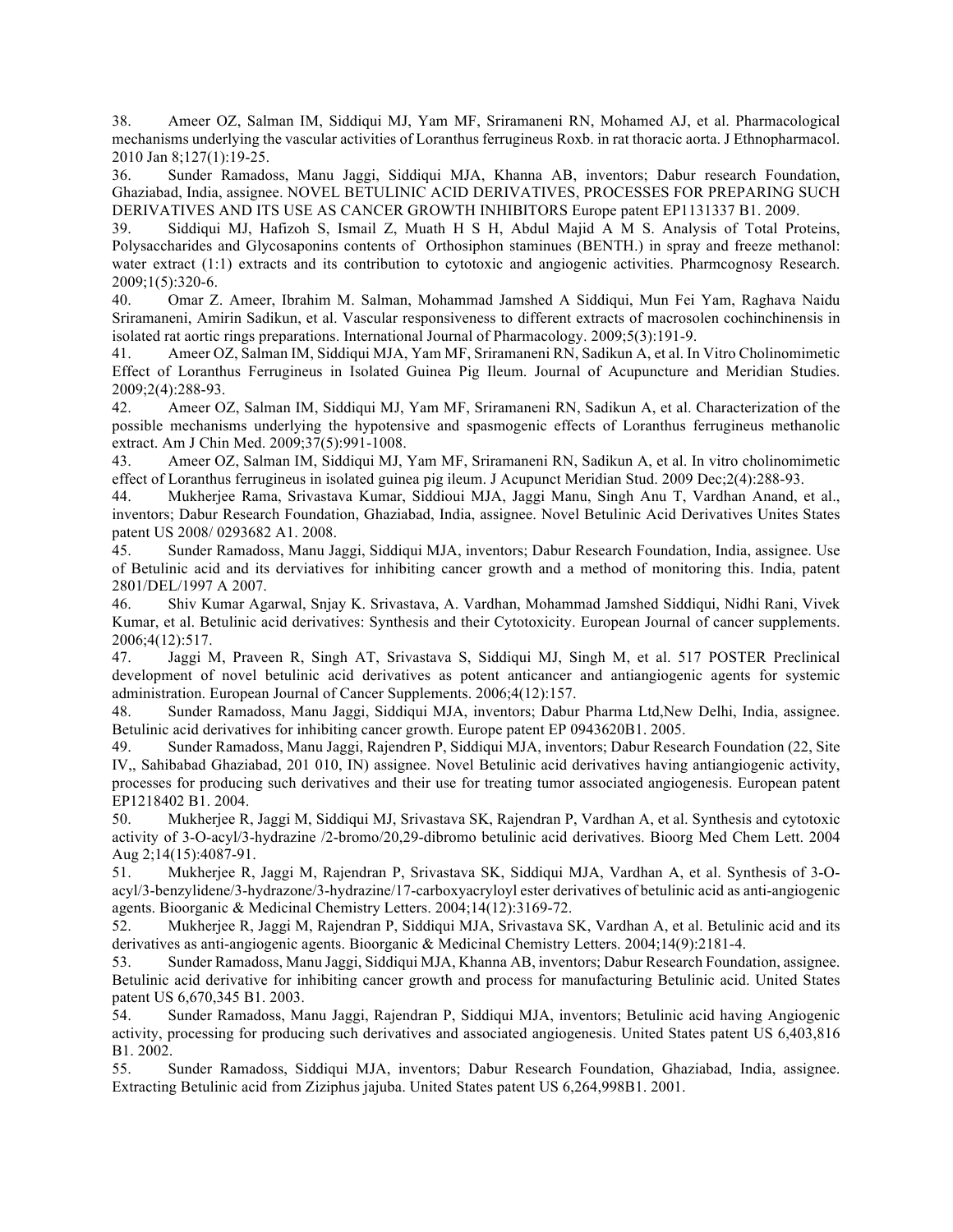56. Sunder Ramadoss, Manu Jaggi, Mohammad Jamshed Ahmad Siddiqui, Achla B Khanna, inventors; Dabur Research Foundation, Ghaziabad, India, assignee. Use of Betulinic acid derivative for inhibitibg cancer growth United States patent US 6,214,814B1. 2001.

57. Manu Jaggi, Sundar Romdass, Praveen Rajendre, Siddiqui MJA, inventors; Dabur Research Foundation, Ghaziabad, India, assignee. Antiangiogenic activity of Betulinic acid derivatives United Staes patent US 6,228,850 B1. 2001.

58. Sunder Ramadoss, Manu Jaggi, Siddiqui MJA, inventors; Dabur Research Foundation, Ghaziabad, India, assignee. Use of Betulinic acid and its derviatives for inhibiting cancer growth and a method of monitoring this. United States patent US 6,048,847. 2000.

59. Ramadoss Sunder (IN)AMADOSS SI, Jaggi Manu (IN), Siddiqui M, Jamshed, Ahmed; (IN)., Khanna Achla Behl (IN), inventors; Dabur Research Foundation, Ghaziabad 201 010 (IN) assignee. NOVEL BETULINIC ACID DERIVATIVES, PROCESSES FOR PREPARING SUCH DERIVATIVES AND ITS USE AS CANCER GROWTH INHIBITORS patent WO/2000/046235 2000.

60. M.J.A. Siddiqui, S. Qasim, M.T.Aftab. Evaluation of general toxicities and myocardial catecholamines in adriamycin treated rabbits. Hamdard Medicus. 1999;Oct-Dec.

62. M J.A. Siddiqui, K.M. Shamsuddin. A one pot synthesis of 4 – phenylcoumarins, . Journal of Chemical Research(S). 1998:392.

63. M.J.A. Siddiqui, S.A. Khan, B.A. Dar, K.M. Shamsuddin. A Furocoumarin from Angelica Gluca Edgw,. Indian Journal of Chemistry. 1989;28B:96.

### **SEMINARS / SYMPOSIUM ATTENDED**

- 1. A one pot synthesis of 4 phenylcoumarins, M.J.A. Siddiqui, S.A. Khan, and K.M. Shamsuddin, Seminar on Heterocyclic Chemistry in Nature and Industry, Nagpur University, C-19,000, 22, 1988.
- 2. Flacourtin a new Coumarinolignan, from Flacourtia Sepiaria, M.J.A. Siddiqui, S.A. Khan, J.P. Kintzinger and K.M. Shamsuddin, 17th, IUPAC Int. Sym. Of the Chemistry of Natural Produdts, New Delhi 1990, pp. 166., 1990.
- 3. The Millennium Seminar " Commitment to health and safety," India International Center, Delhi Nov 9th 2000.
- 4. International Seminar on "Protection of India's intellectual wealth in the new Millennium"

India International Center, Delhi 2nd & 3rd Dec 2000.

- 5. Workshop on "Breath of claims, support by disclosure and Scope of Protection of Patent" India International Center, Delhi 4th Dec 2000.
- 6. STN workshops on " Introduction to online searching for Chemistry", Ambassador Delhi August 2001.
- 7. IUPAC international conference on Biodiversity and Natural Products: Chemistry and Medical Applications , 26-31 January 2004, NEW DELHI.
- 8. Betulinic acid and its derivatives as Anti-angiogenic Agents Manu Jaggi1, Praveen Rajendran1, Mohammad J. A. Siddiqui2, Sanjay K. Srivastava3, Anand Vardhan2, Rama Mukherjee and Anand C. Burman 2nd international symposium on Current Trends in Drug Discovery Research 17th-20th Feb.2004 Lucknow (U.P.)
- 9. Second International Symposium on Green/ Sustainable Chemistry 10-13 January, 2006. Betulinic acid derivatives: Synthesis and their Cytotoxicity
- 10. The 7th Annual Florida Heterocyclic Conference March 12-March 15, 2006. Shiv K. Agarwal, Snjay K. Srivastava, A. Vardhan, M.J.SIDDIQUI, Nidhi Rani, Vivek Kumar, Manu Jaggi, Anu T. Singh, Manoj K. Singh, Rama Mukherjee and Anand C. Burman (6, 9-61)Antiangiogenic agents for systemic administration. Abstract European Journal of cancer supplements, Vol.4, Issue 12, Nov.2006, page 517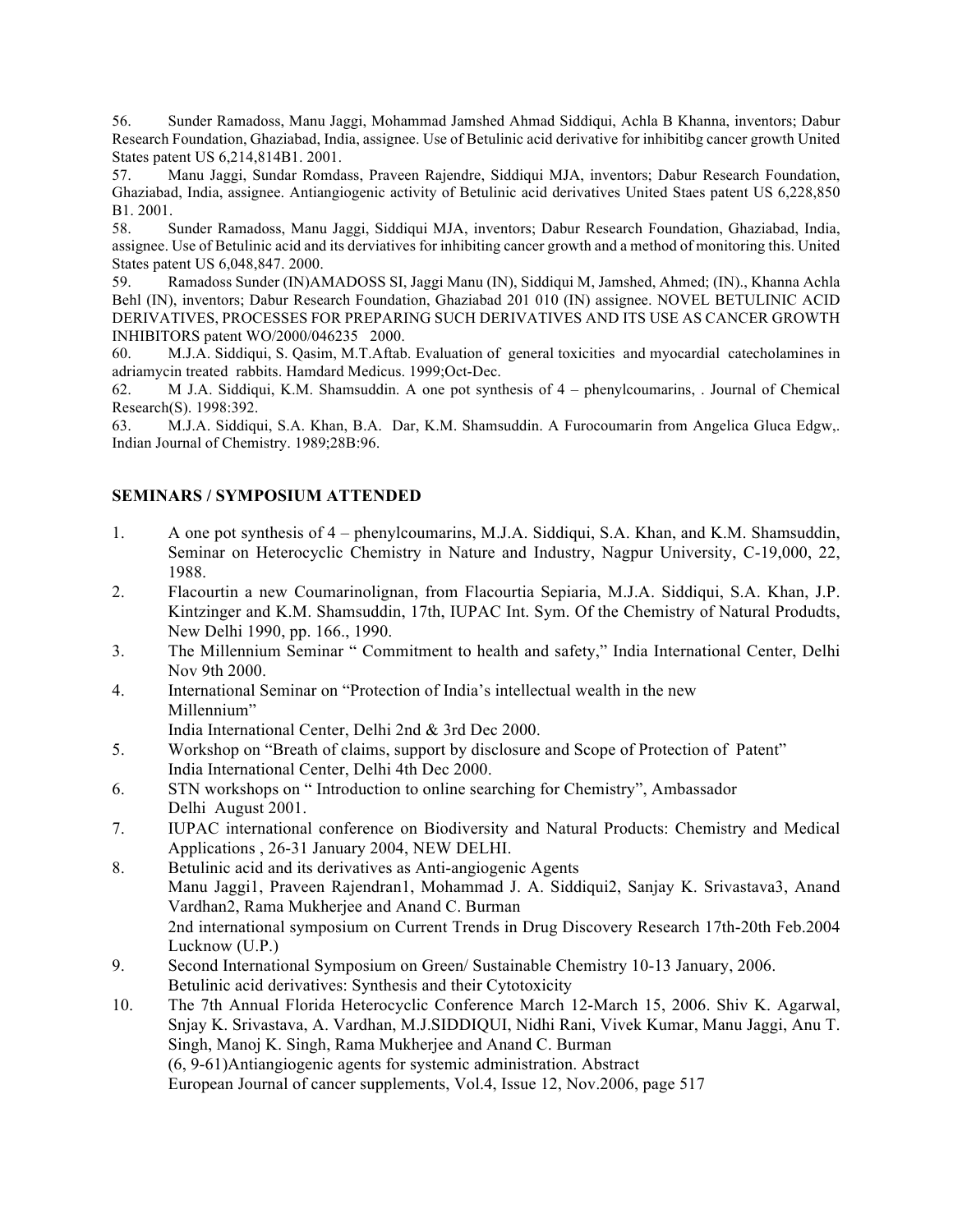- 12. M.Jaggi, R.Praveen, A.T. Singh, S.Srivastava, M.Singh, V. Sanna, A. Vardhan, M.J. Siddiqui, S.K.Agarwal and R. Mukherjee
- 13. Determination of bioactive markers from Orthosiphon stamineus extractives by reverse phase high performance liquid chromatography with ultra violet detection Mohammad Jamshed Ahmad Siddiqui and Zhari Ismail International herbal Conference, 26-28th Feb. 2009 at Bangalore, accepted as poster presentation. Ref no SNPS/IHCB-091238
- 14. Simultaneous Analysis of Flavonoids, Diterpene and Triterpenoids from Orthosiphon stamineus Benth. Leaves in Freeze and Spray Dried Methanol: Water (1:1) extracts by HPLC and their Action towards Cytotoxic and Antiangiogenic activities. Siddiqui, M. Jamshed, Ismail, Z., Amin M. Shah and H.S.H. Muath, Bandung International Conference on Medicinal Chemistry 2009 (ICMC 2009). As a Oral presentation Bandung, Indonesia Aug 08-10.
- 15. Analysis of Total Proteins, Polysaccharides, Glycosaponins and Indicative Compounds in Standardized Extracts of Orthosiphon staminues (BENTH.) Leaves for Cytotoxic and Antiangiogenic Activities Noor Hafizah Saidan, I. Zhari, M.J.A. Siddiqui, A.M. Amin Malik Syah, H.S.H. Muath Bandung International Conference on Medicinal Chemistry 2009 (ICMC 2009). As a poster presentation Bandung, Indonesia Aug 08-10.
- 16. Cytotoxic activity of Catharanthus roseus (Apocynaceae) crude extracts and pure compounds against Human Colorectal Carcinoma Cell Line. M. J. Siddiqui, Z. Ismail, A. F. A. Aisha and A.M.S. Abdul Majid The International conference on Pharmacy and advanced Pharmaceutical Sciences, Yogyakarta, Indonesia, October 5-6, 2009.
- 17. Chemical Profiling of Orthosiphon staminues, Benth. leaves extractives used in anticancer activity, Mohammad Jamshed Ahmad Siddiqui and Zhari Ismail MUCH International Scientific conference, Genting Highlands, Malaysia 6th -8th November, 2009.
- 18. Comparative study of standardized extracts of Vinca rosea leaves from Perlis Herbal Farm and wildly collected from Balik Pulau using anticancer markers on HPLC. Mohammad Jamshed Siddiqui, Noor Hafizoh Saidan, Zhari Ismail and M. Nor Jaafar. International Conference on Natural products, Penang, Malaysia 10-12 Dec. 2010.
- 19. Cytotoxic activity of Vinca rosea (Apocynaceae) Standardized Crude Extracts and Selected Isolated Compounds against Human Colon Carcinoma Cell Line. N. Hafizoh Saidan, M. Jamshed Siddiqui, Z. Ismail, A. F. A. Aisha and A.M. Shah International Conference on Natural products, Penang, Malaysia 10-12 Dec. 2010.
- 20. Monitoring Anticancer Compounds of Orthosiphon stamineus leaves from Perlis Herbal Farm, Mohammad Jamshed Siddiqui, Noor Hafizoh Saidan, Zhari Ismail and M. Nor Jaafar, International Conference on Natural products, Penang, Malaysia 10-12 Dec. 2010
- 21. Simultaneous determination of secondary metabolites from C. roseus plant extracts by reverse phase high performance liquid chromatography, Mohammad Jamshed Siddiqui, Zhari Ismail and Noor Hafizoh Saidan

International Conference on Natural products, Penang, Malaysia 10-12 Dec. 2010

- 22. Bioactive content analysis of Eurycoma longifolia (Tongkat Ali) products and their comparison with unformulated standardized freeze dried extracts. Nursyazura Binti Khari, Nurul Najwa Mohamad, Mohammad Jamshed Ahmad Siddiqui and Zhari Ismail, International Conference on Natural products, Penang, Malaysia 10-12 Dec. 2010
- 23. Accelerated solvent extraction (ASE) of Orthosiphon stamineus leaves and HPLC analysis of methanol extracts using Rapid separation liquid Chromatography (RSLC)Nor Hafizoh Saidan, Mohammad Jamshed Siddiqui and Zhari Ismail,
	- International Conference on Natural products, Penang, Malaysia 10-12 Dec. 2010
- 24. Optimization of accelerated solvent extraction (ASE) for the Orthosiphon stamineus leaves. Nor Hafizoh Saidan, Mohammad Jamshed Siddiqui and Zhari Ismail International Conference on Natural products, Penang, Malaysia 10-12 Dec. 2010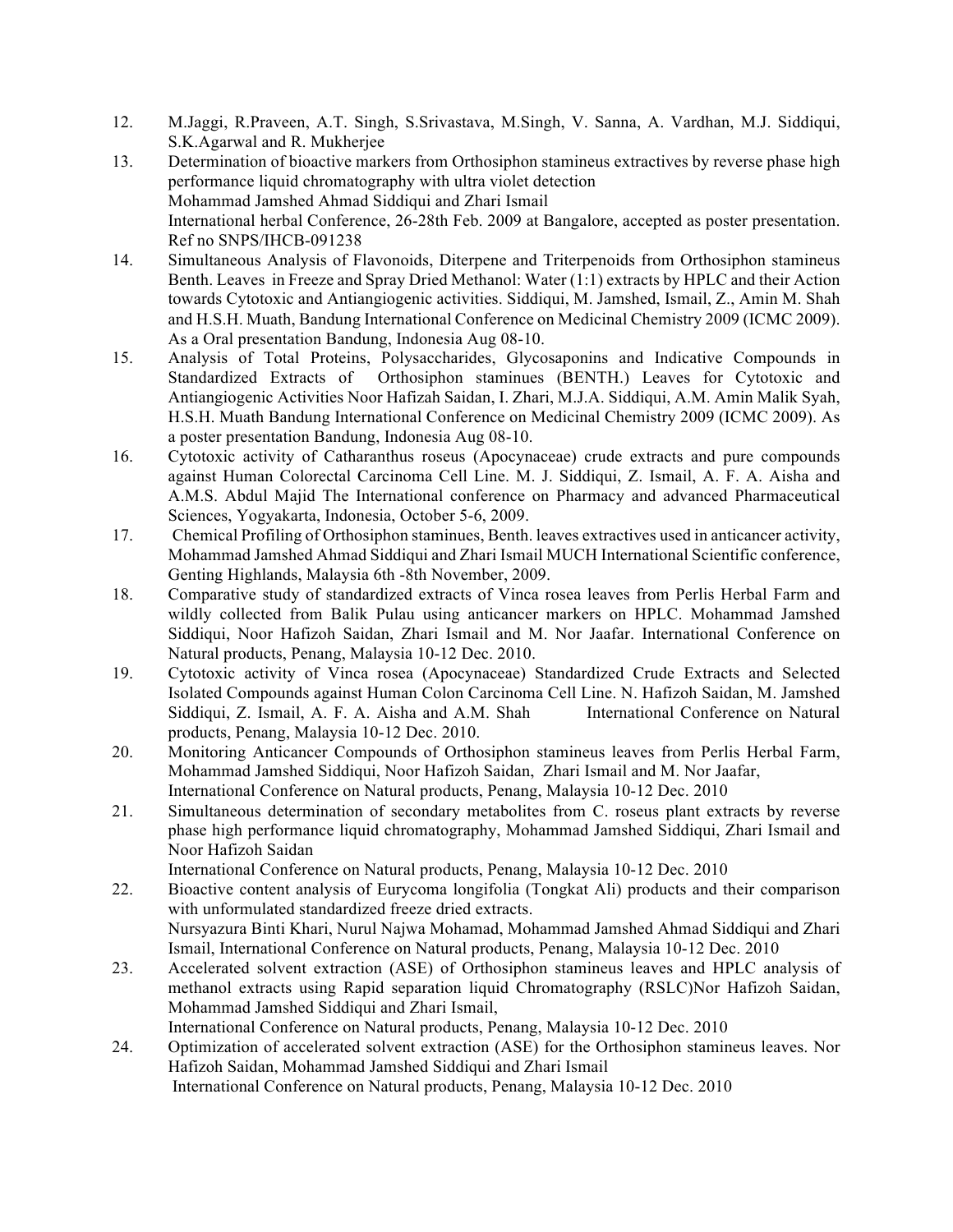- 25. M J Siddiqui,Z Ismail, M R Hamadan, S Q Jamshed. High Performance Liquid Chromatography (HPLC) Coupled with MicrOTOF-Q Mass Spectroscopic Procedure for Qualitative and Quantitative Determination of Vinca rosea Methanol Extract. In: Proceeding of the Malaysian Pharmaceutical Society Pharmacy Scientific Conference (MPS-PSC) 2011. 21-23 October 2011; Kuala Lumpur, Malaysia. [Poster presentation].
- 26. S Q Jamshed, MIM Ibrahim, MA Hassali, ZD Babur, AA Shafie, M J Siddiqui. The Impact of Didactic Lecture to Imrove the Understanding of Pharmacy Students Towards Generic Medicine. In: Proceeding of the Malaysian Pharmaceutical Society Pharmacy Scientific Conference (MPS-PSC) 2011. 21-23 October 2011; Kuala Lumpur, Malaysia. [Poster presentation].
- 27. S Q Jamshed, MIM Ibrahim, MA Hassali, ZD Babur, AA Shafie, M J Siddiqui. Understanding and Perception of Final Year Pharmacy Students Towards Generic Medicine: A Questionnaire-based Study. In: Proceeding of the Malaysian Pharmaceutical Society Pharmacy Scientific Conference (MPS-PSC) 2011. 21-23 October 2011; Kuala Lumpur, Malaysia. [Poster presentation].
- 28. S Q Jamshed, MIM Ibrahim, MA Hassali, Bee Yean Low, ZD Babur, AA Shafie, M J Siddiqui. Is There any Correlation Between GPs Perception and Attitude Towards Generic Medicine Prescribing in Karachi, Pakistan? In: Proceeding of the Malaysian Pharmaceutical Society Pharmacy Scientific Conference (MPS-PSC) 2011. 21-23 October 2011; Kuala Lumpur, Malaysia. [Poster presentation].
- 29. S Q Jamshed, MIM Ibrahim, MA Hassali, ZD Babur, M J Siddiqui, Fahad Saleem. Understanding of Primary Care Doctors about Essential Drug List (EDL): A Qualitative Study. In: Proceeding of the Malaysian Pharmaceutical Society Pharmacy Scientific Conference (MPS-PSC) 2011. 21-23 October 2011; Kuala Lumpur, Malaysia. [Poster presentation].
- 30. S Q Jamshed, MIM Ibrahim, MA Hassali, ZD Babur, M J Siddiqui. Understanding and Perception of Community Pharmacists Towards Generic Medicine: A Questionnaire-based Study. In: Proceeding of the Malaysian Pharmaceutical Society Pharmacy Scientific Conference (MPS-PSC) 2011. 21-23 October 2011; Kuala Lumpur, Malaysia. [Poster presentation].
- 31. S Q Jamshed, K Rajiah, M S Iqbal, M J Siddiqui, F.Saleem, MA Hassali, I Azhar. The Community Pharmacist as a Member of Healthcare Team in Karachi, Pakistan: Opinion of Patients. In: Proceeding of the Malaysian Pharmaceutical Society Pharmacy Scientific Conference (MPS-PSC) 2011. 21-23 October 2011; Kuala Lumpur, Malaysia. [Poster presentation].
- 32. Mohammad Jamshed Siddiqui, Shazia amshed , Do Pharmacy Practitioners understand the concept of Generic Medicines in Malaysia? An exploratory Insight, Ottawa Conference, 9-13 March' 2012 at Kuala Lumper, Malaysia [ Poster presentation}.
- 33. S Q Jamshed, M A Hassali, M J Siddiqui, M I M Ibrahim & Z U D Babar, FOCUS GROUP DISCUSSION (FGD) WITH PHARMACY STUDENTS ON GENERIC MEDICINES: AN EXPLORATORY INSIGHT, Ottawa Conference, 9-13 March' 2012 at Kuala Lumper, Malaysia [Poster presentation}.
- 34. Manuscript conference organized by UKM at Putrajaya on 17-18th Oct 2011. Participate
- 35. Workshop on challenges & Opportunities in Bioavailability and Bioequivalence Research at IMU on 20 Oct 2011- Participate
- 36. Workshop on practical strategies for conducting Pharmacy Practice Research organized by International Medical University 9th may 2012- Participant
- 37. Scientific meeting of Malaysian Society of Pharmacology & Physiology on 18-20<sup>th</sup> May 2012 at Penang-11800 Malaysia [Poster presentation].
- 38. Emerging Research Trends in Pharmacy organized by Tailors University 7-8<sup>th</sup> June 2012-**Participant**
- 39. Siddiqui MJA, Ismail Z, Khari NS, Mohamad NN, Jamshed SQ, Heavy Metal Contents in Registered Dietary Supplements in Malaysia: a pilot study from the Drug Safety Perspective,  $17^{TH}$ International Social Pharmacy Workshop (ISPW) on 23-26<sup>th</sup> July 2012 at Pukhet, Thailand [Poster] Presentation]